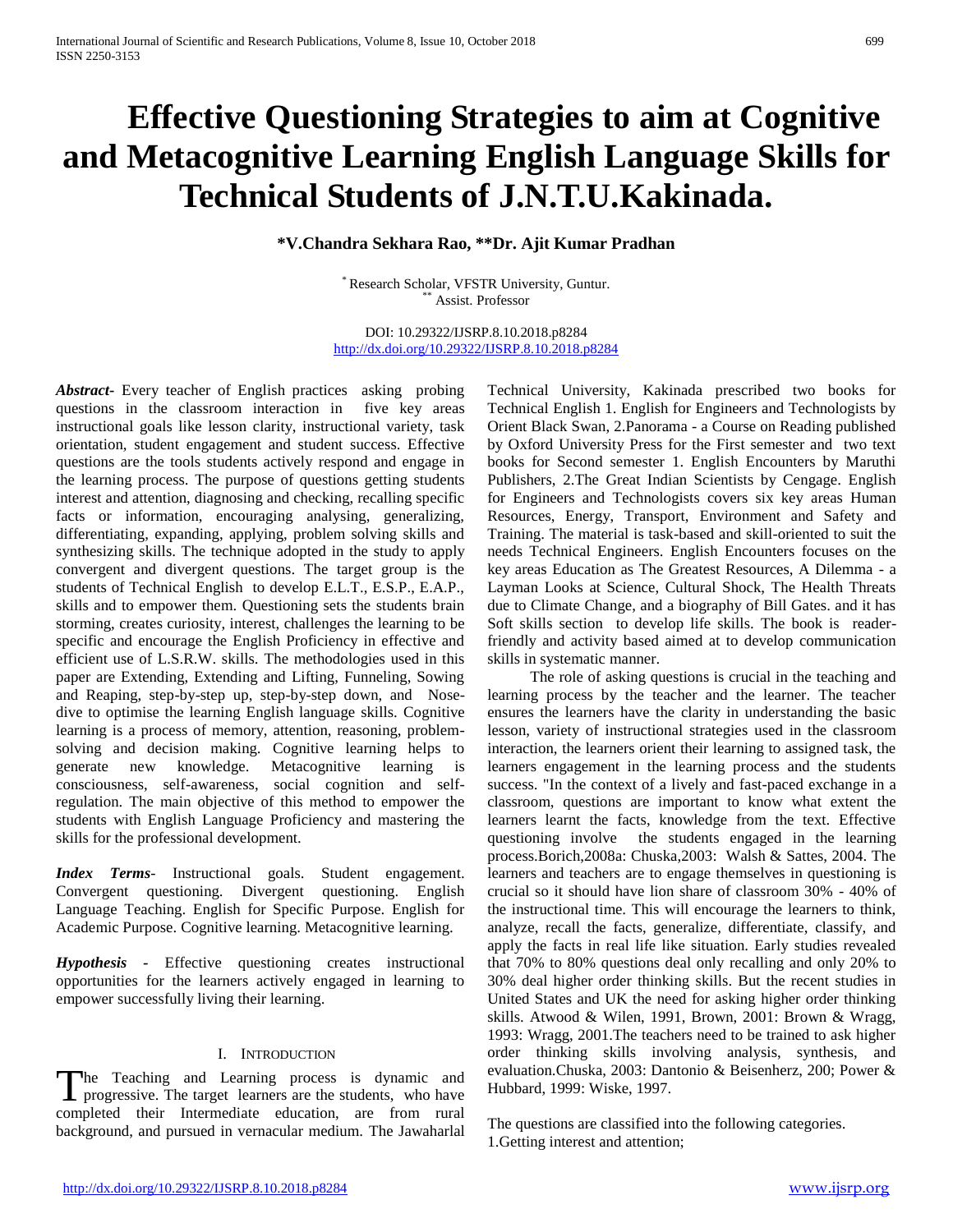The questions for getting and attention are what is the resources? What are the different kinds of the resources? What is the basic difference between Human resource and natural resource? It is to recall the facts. What do you know about Ramunajan? Who is Ramanujan? Who was his mentor? Where did Ramanujan work before going to UK? Why did Ramanujan return to India? What was Ramanujan's contribution to Mathematics? All these questions demand the factual information about the text. The learners require only memorizing the facts. This is to getting the attention of the learners.

#### 2.Diagnosing and checking:

 The Diagnosing and checking questions are Why did Ramanujan write to G.H. Hardy? Why was life in England was not easy for Ramanujan? Why did Ramanujan return to India in 1919? What are the five eligibility requirements for an H-1B Visa? This will stimulate the learners to recall specific facts or information.

# 3.Encouraging higher-level thought processes;

 The Higher-level of thinking skills triggers the thought process. Why do you think Ramnujan is referred to Human Resource? What are the qualities of Ramnujan made him Father of Modern Mathematics? Write a Role-Play the interview between the newspaper reporter and US Immigration Department about the issues of visas by US government. Developing Hybrid Technology to find Green Energy Solutions. Exploring the animal life and Plant life to overcome the handicaps. How are the plants and animals conservation by adoption? These questions probe the learners to analyze, differentiate and synthesize the facts.

# 4.Structuring and redirecting learning:

 Structuring and redirecting learning is to redefine the energy sources, alternative energy sources from seaweeds, Hydrogen-powered economy, Offshore Wind solutions, Solar powered vehicles, Biogas Plants, Wave Power Devices are a few. Making conscious attempt to reduce dependency on Nonrenewable sources of energy to renewable Green Energy solutions.

# 5.Allowing expression of affect:

 Allowing expressions of affect in the story of "The Compensation" where Mr. Paterson pays the compensation to the man for his car ran over the pet dog resulting in death of dog. Actually the man was taking his dog to the forest to shoot an end to its suffering. " But now that won't be necessary, since he is dead. In the story lottery by Shirley Jackson where Old man Mr. Warner observing "Lottery isn't fair, it isn't right." resulting the villages killing a person by pelting stones by believing in superstition the killing a person will result in the village prosperity.

 The questions in the above categories will shape or set up the learners response. A well formulated questions serve as an advance organizer, providing the framework for the purpose for the response.

# II. METHODOLOGY

 The questions can be narrow or broad. They encourage either specific, limited response or a general, expansive response. There are two types of questions 1. Convergent questions 2. Divergent questions.

# 1.CONVERGENT QUESTIONING:

 The Convergent questions are otherwise known as direct or closed question. The learner simply recalls certain facts from the previously read text. The learners respond in a limited manner bound by the text. The answers are easily judged right or wrong. Many convergent or closed questions are used in direct instruction. What is a skybus? What is solar cooker? What is solar energy? What is wind energy? What is the pedal energy? What is a Biogas plant? What is environment? Who is Salim Ali? What was the incident made Salim Ali interested in birds?

# 2.THE DIVERGENT QUESTIONING:

 The Divergent questioning encourages a general or open response. The divergent questioning is known as indirect question or open question. There can't be one single best answer but it can't have wrong answers. The teacher can expect far more diverse responses from divergent questions. The teacher should be careful to determine appropriate responses from inappropriate responses. In this case the teachers are to provide more detail, more information, or encouragement. The divergent question is rich repository of lively, spontaneous, follow-up material makes teaching fresh and interesting. Ex; How does training help to increase the industrial productivity and economic prosperity? What is office Etiquette? What is the difference between Personal versus Professional Relations? Is it ethically right to use the animals for scientific experiments? What is the difference between Mass production and production by the masses? Compare the skybus with the metro railways? What are the problems of road safety and what are the possible solutions? What are advantages and limitations of the H1-B visa?

 Convergent questions can turn into divergent questions when answer to a question demands simple recall. When the teacher introduces a new topic may ask a question for which the learner is not read and the learner guesses the answer through generalization and inductive reasoning. What are the problems faced by the commuters by bus or auto rickshaw?

 The Research reveals about Convergent and Disconvergent questions. classroom researchers have studied the effects on student achievement of asking convergent questions Ceil,1995, Dillon,2004, Gall,1984 The rationales for using higher-level divergent-type questions .The rationales for using higher-level, questions encourage analysis, synthesis, evaluation .Audet & Jordan, 2005Bransford Brown & Cocking , Chuska, 2003. There is large imbalance between convergent questioning and divergent questioning. The need of the hour is the paradigm shift from convergent to divergent questioning. The four factors are to be considered when looking at the results.

 1.Tests of achievement and particularly tests of standardized achievement - use of multiple choice items tests the learners behavior at lower levels of cognitive complexity.

 2. The diversity of responses are expected from divergent questions, the time needed to build and follow up responses may consume more class interaction time but it is worth spending.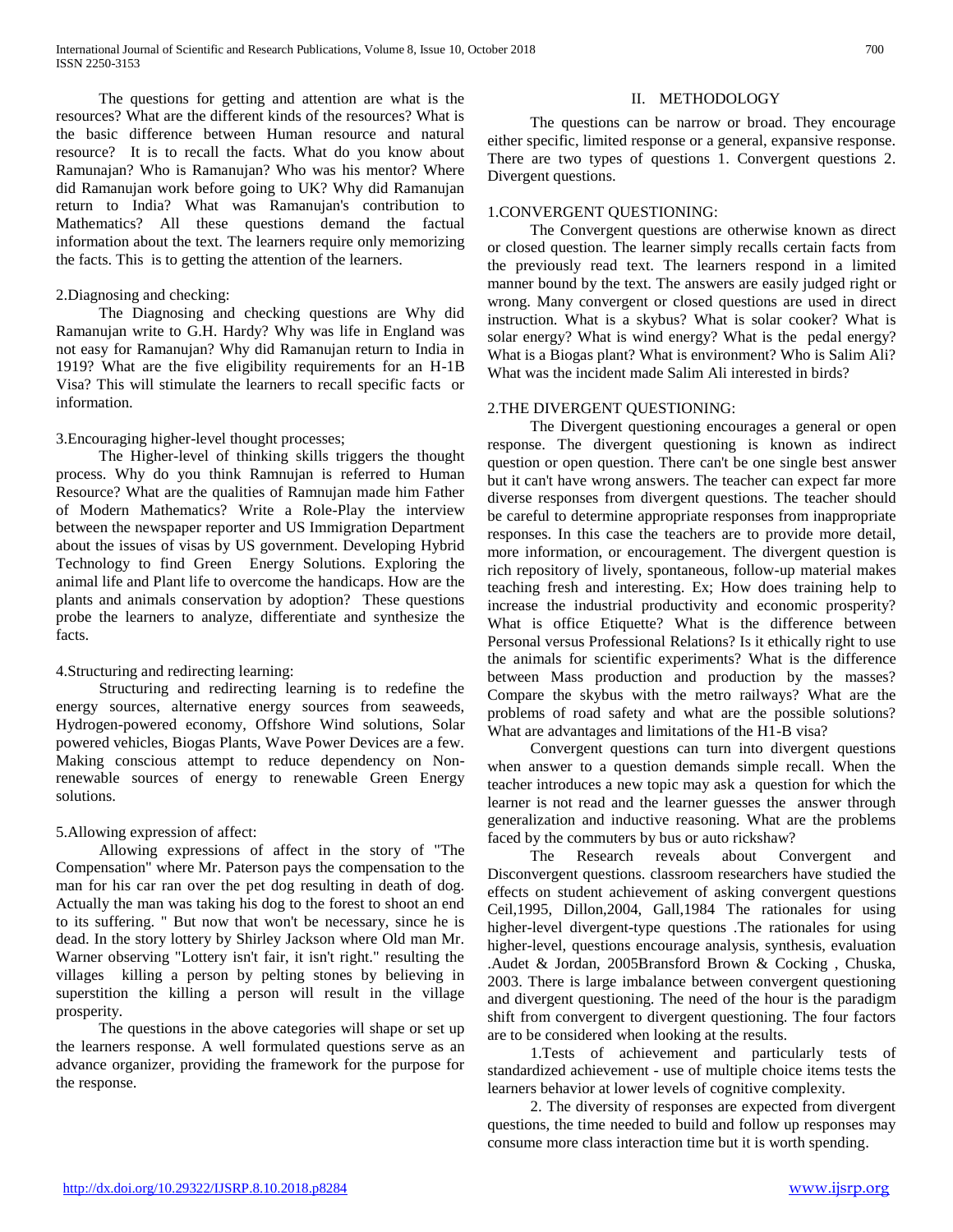3.The teachers are to be trained to develop divergent questioning skills, as it is leading higher order of thinking skills.

 4.The critical thinking and the problem-solving are associated with the divergent questions. Writing process writing of Solar Energy, Wind Energy, Hydroenergy, Nuclear Energy, Tidal Energy, Biofuels, learning and building word power or vocabulary, derivatives, changing the functional unit of the word, The detection of toxic gasses, preservation and conservation of water, plant and animal life.

 The convergent questioning is necessary for achieving higher-level behaviour . Buring, Norby & Ronning2004: Mayer, 2002. The Central Board of Secondary Education, NewDelhi encourages the students develop Higher Order Thinking Skills through Divergent questioning where as State Boards are still encourage Lower Order Thinking skills through Covergent questioning. The Indian Institute of Technology, Indian Institute of Science, and Indian Institute of Management studies adopt divergent questioning skills.

# TOOLS

 EXTENDING A string of questions of the same type and the same topic.

 EXTENDING AND LIFTING Initial questions examples and instances of the same type followed by a leap to a different type of question .

 FUNNELING Begins with open questions and proceeds to narrow down to simple deductions, recall, and problem solving.

SOWING AND REAPING Problem posed, open questions asked followed by more specific questions and testament of initial problem.

 STEP-BY-STEP UP A sequence of questions moving systematically from recall to problem solving , elevation or open ended.

 STEP-BY-STEP DOWN Begins with evaluation questions and moves systematically through problem solving toward direct recall.

 NOSE - DIVE Begins with evaluation and problem solving and moves straight to simple recall.

 Source From "Asking Questions" by G. Brown and R. Edmondson in Classroom Teaching Skills -pp. 97-119 edited by E.Wragg.1984 published by Nichols Publishing Company.

 INTERVIEWING. The students are interviewed about their learning a language, expressing their views, their likes and dislikes. The teaching faculty are interviewed about the strategies adopting to make teaching and learning interesting and challenging.

# PROCEDURE

 Many teachers begin structuring - soliciting- reacting process by starting with an open question which leads to further structuring and asking subsequent questions involve recall or deduction. The general to specific approach can take different twists and turns. The teacher begins by encouraging speculative responses and then narrows the focus by asking a question require simple deduction.

 Teachers frequently employ funneling : add conditions of increasing specificity to a question. This depends on the teaching goals, and the learning outcomes.

# III. RESULTS

 The basic classification of the cognative domain six levels of complexity. 1. Knowledge 2.Comprehension 3. Analysis 4. Evaluation 5. Application 6. Sythesis.

 KNOWLEDGE The learner recalls, describe, define, identify, and recognise the facts that already learnt. The facts are linked systematically, gradually, systematically and developed into a composition. The teacher is to rationalize the questions represent task-relevant prior knowledge for subsequent learning. It is always advisable to ask reflective question Are the facts I am about to teach relevant for attains the desired learning outcomes.

 COMPREHENSION questions require some level of understanding of the facts. The learner can explain, summarize, paraphrase, rephrase, and elaborate the facts learnt.

Explain in your own words the concept water conservation, animal conservation and plant conservation.

 Use passive form in writing a Report about the Factual description of the detection of toxic gases used in the mines.

Write a flow chart of the solar energy, hydral electric power generation, the wind energy, the pedal energy, the biofuels, the geothermal energy, and the nuclear energy.

 The learner must actively think about the material , logical, systematically and encourages the learners to retention, understanding by mind mapping.

# APPLICATION

 Application questions uses the verbs apply, demonstrate, employ, operate, solve and demonstrate to extend the learners to the higher level of thinking. The learners apply the facts to a problem, context, or environment different from the learnt.

 What is brain drain? What is reverse brain drain? Which is highly useful for India?

 Will the use of helicopters solve the transport problem in Metro cities?

 Will the use of bicycles solve the pollution, traffic, and health problems in educational institutions?

 How are preserving, conserving the natural resources like water, plants and animal life?

 Is Nature providing solutions to modern man's pernial problems?

 How is technology solving the physically handicapped people?

 The quality of the teachers' questions will determine how much the teacher change the problem, context, or environment. A small change will lead to a big invention. The learners apply their learning to think out of box to find new solutions. It develops the critical thinking and lateral thinking. Thinking differently leads doing things differently.

# ANALYSIS

 Analysis is breaking down a big problem into small parts. The teachers use the action verbs like breakdown, distinguish, differentiate, and point out.

 Differentiate between Mass production Vs. Production by Masses.

 Distinguish between Nactornal animals from diurnal animals.

How does the breader reactor use the chain reaction for the energy?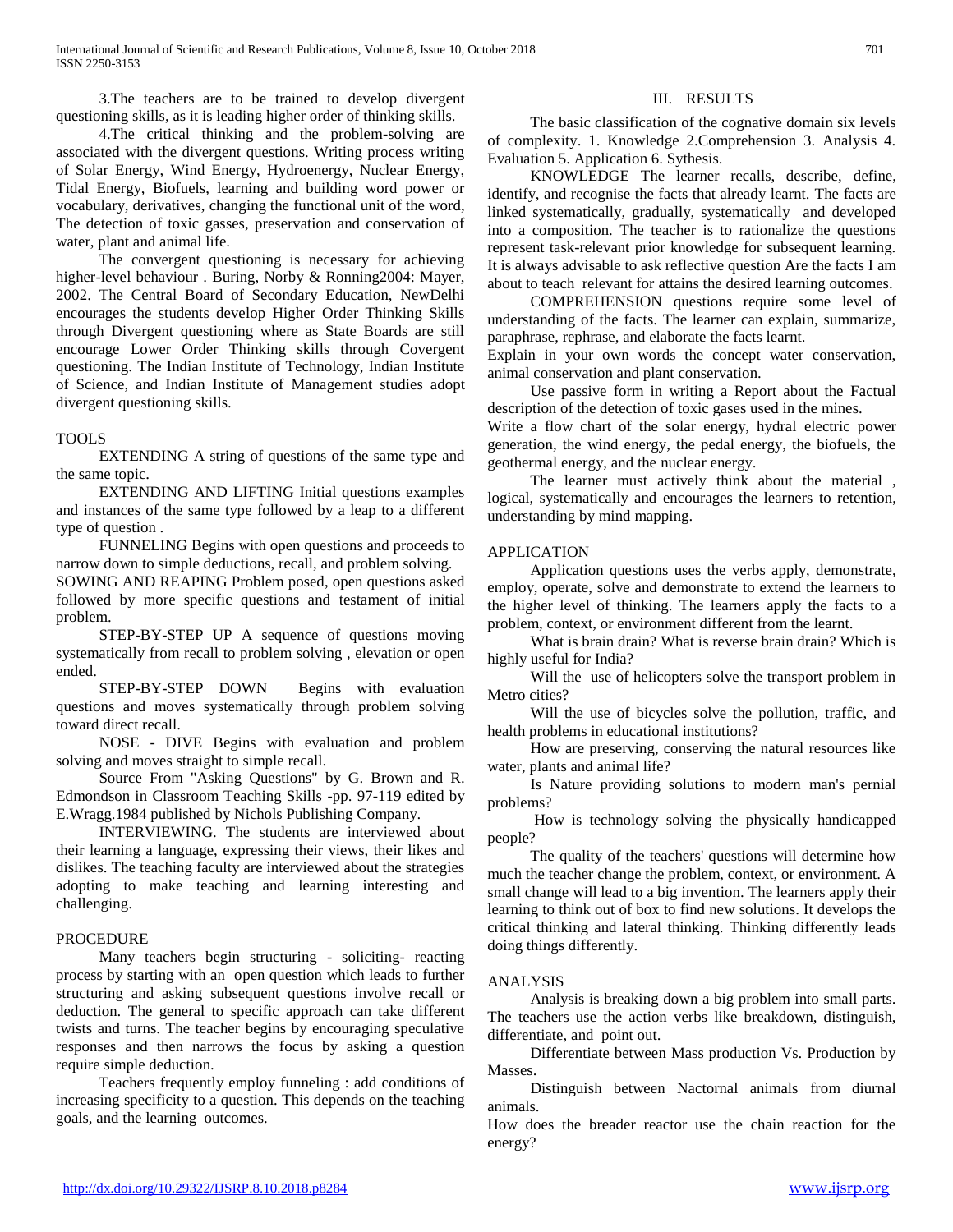The teachers evaluate the ability the learners ability to probe deep into the components of the problem.

# **SYNTHESIS**

 The teachers provide ample opportunities for the learners to create something new This level is associate with directly creativity-Anderson & Karthwohl, 2001; Marzano & Kendal, 2006. The facts, rules and action sequences, limits, and directions are required. The teachers use action verbs like produce, create, predict, formulate for synthesis.

Write the factual description of process of preparing ice-cream.

Write the factual description of preparing a bouquet.

write the factual description of origami.

# EVALUATION

 The teachers ask the learners to judge and make decision. This is the highest order cognitive skill. The criteria is adopted objective, scientific evidence, procedures. The teachers use following verbs like appraise, justify, assess, defend, judge ans decide.

 How does training play a vital role for increasing the productivity of an industry?

 Do you justify the use of animals for experimentation? Appraise the tourism as an industry.

# IV. USING METACOGNITION FOR LEARNING LANGUAGE

 Metacognition is a strategy for self- directed learning. The learners reflect their thinking by internalizing, understanding, recalling the content learned. This include self-checking, selfmonitoring, self- regulating, self-efficacy and self-awareness.

 Metacognitive strategies are most conveyed to learners through process by mental modelling. -Boyles, 2004; Duffy, Rochler, & Herrman, 1988; Dunlosky & Metcalf, 2008. Mental modeling helps the students to internalize, recall, and generalize problem to provide solutions to different content at a later time. The teacher mediates, helps to solve problems. Each of the tasks pose challenge for learners that can be addressed through modeling ways for the learners to organize their thinking.-Keene, 2007, Rekrut, 1999. Mental modeling involves three important steps

- 1. Showing the students the reasoning involved.
- 2.Making students conscious of the reasoning involved.
- 3.Focusing students on applying the reasoning.

 The teachers provide ample, variety and challenging opportunities to the learners like Role Play. The learners understand the situation, recall their learning, think of ideas, draft the script, practice dialogue, and enact their role with their direction.

 The teachers may assign the learners team tasks like Power Point Presentation, Telephonic conversation, interviewing, compeering, demonstrating, Group Discussion, and Debate. The learners develop problem solving, sharing their ideas, convincing, persuading others, negotiating, and team building skills.

Research on what makes a good demonstration indicates the following skill demonstration like Focus learners' attention, talk in conversational language, makes simple steps, helps learners remember the demonstration and stressed the value demonstration. The teachers role mediating learning.

# INTERVIEWING

 The researcher interviewed the four of the faculty to know their views about convergent questioning and divergent questioning to develop language skills. They expressed that convergent questions are easy to administer, evaluate the learning and it is time saving whereas the divergent questioning is important, needed, but it is time consuming. They expressed there is every need of the hour implementation of divergent questioning important as the university is setting the questions using divergent questioning. The testing and measuring is done at the end as well as continuous assessment are done. The end semester examination should have at least 50% divergent questioning and 50% convergent questioning to set the students to think beyond text, and real learning takes place.

 The researcher interacted with 20 students to know their opinion about convergent questioning and divergent questioning. Eight students felt convergent questions are easy to answer but it mere memorization is not real learning. Twelve students they preferred divergent questioning really helps them to right learning. This is due to the shift in question paper setting and evaluation of the university from content based to skill and application based . The industry and governance is looking forward this welcome change.

# V. RESULTS & FURTHER STUDY

 The researcher observes the learners aware of the different questioning strategy. The teachers introduces both convergent questioning and divergent questioning. There is a change in the learners and realize the significance of divergent questioning leaders to higher order of thinking skills. The learners feel there is joy of learning. The examination or test are meant for realize their real potential or understanding and application of their learning. It must not scare the learners and create tension. The aim of questioning is to build confidence and faith in themselves. the right types question stimulates thinking, triggers their imagination and use their mind to find solution. Here the teachers and the learners are to work as team. The teachers act as team to establish teaching and learning happens in joyful atmosphere. The classroom interaction and questioning is the source for traction research, the teachers as researchers to find solutions for their day to day interactions, bridging the gap between teaching goals and learners outcomes. The teachers are tobe sympathetic, compassionate, encouraging, supporting the learners learning outcomes. There are different learning styles for different learners as the teachers have different teaching methods. The quality of learning empowers them to live their learning. The true purpose of education is liberation from fear, anxiety, depression, ignorance, weakness but lead the learners to happy, joyful, healthy, confident, bold, courageous, problem solving, assisting , supporting the society and building the future thought leaders who can make the world better place to live in peace, happiness and prosperity. The classroom interaction, teachers' questioning will make learning and teaching a happening place to transform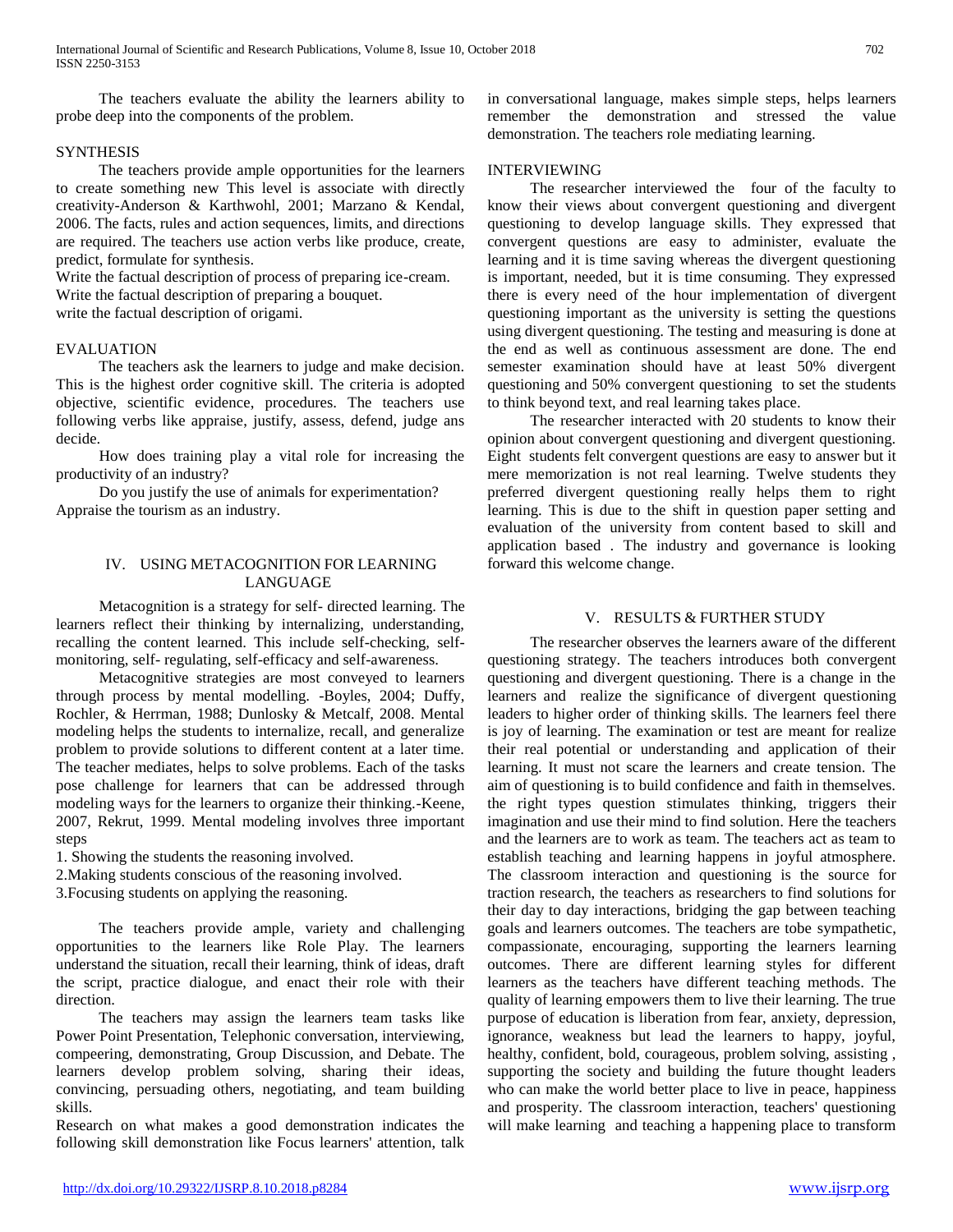the classroom a microcosm to macrocosm, preparing for the challenges of professional life with confidence and faith.

#### VI. LIMITATIONS & AREAS FOR FURTHER STUDY

 The present article is an attempt to use probing the questioning in Technical English language and developing L.S.R.W skills, English for Academic purpose. It does not cover literature, creative writing, scientific, business, writing. professional writing.

#### **REFERENCES**

- [1] Course Authors, Department of Humanities and Social Sciences, Anna University; 2016English for Engineers and Technologists for JNTU Kakinada, Orient Black swan, Chennai.Paperback.
- [2] Prof. Hari Prasad, Prof.K. Venkat Reddy, Dr.M. Sambiah: 2017 English Encounters. a textbook to face challenges in communication, Maruthi Publication, Guntur, A.P. India.
- [3] Interact. English Lab Manual for Undergraduate Students. Based on the Choice Based Credit System guidelines of the UGC, 2016.Orient Black Swan.Hyderabad. Telangana. India.
- [4] Abruscato. J.1994. Boost your students' social skills with this 9 step plan learning.
- [5] Ames. C. 1990. Motivation: What teachers need to know. Teachers College Record.
- [6] Anderson. L.& Evertson.C & Brophy.J1982. Taxonomy for learning, teaching, and assessing: a revision of Bloom's taxonomy of educational objectives, New York; Longman.
- [7] Audet.R. & Jordan. L.-Eds. 2005. Integratinng Inquiry across the curriculum. Thousand Oaks. CA.Corwin.
- [8] Anderson,J.R.2005, Cognetive psychology and its implications, 6thed. Cranby, NJ:Worth.
- [9] Anderson, L. & Krathwohl.DEds. 2001, Taxonomy for learning, teaching, and assessing: A revision of Bloom's Taxonomy of educational objectives. New York: Longman.
- [10] Ausubel, D.P. 1968. Educational Psychology: A cognetive view. New York; Holt, Rine Hart & Winston.
- [11] Baden, M, & Mayor, C. 2004. Foundations of problem- based learning. Berkshire, U.K.; Open University Press.
- [12] Barell, J. 2006. Problem-based learning: An Inquiry approach. Thousnad Oaks, C.A.: Corwin.
- [13] Barr.R.2001.Research on the teaching of reading. In V Richardson Ed. Handbook of Researchon teaching pp. 360-415. Washington, D.C.: American Educational Research Association.
- [14] Beyer, B.1995. Critical Thinking. Bloomington, IN: Phi Delta Kappa Educational Foundation, Fast Back No 385.
- [15] Blanton, B. 2005. The Application of the Cognetive Learning Theory to instructional Design. International Journal of Instructional Media, 25-2,171- 180.
- [16] Borich, G.1993. Clearly outstanding: Making each day count in your classroom. Boston: Allyn & Bacon.
- [17] Borich, G. 2004. Vital Impressions: The KPM Approach to chiildren. Austin, Tx: The KPM Institute.
- [18] Borich, G. 2007 a. Introduction to Thinking. In A Choo & G.Borich -Eds. Teaching Strategies to promote thinking skills. Singapore: Mc. Graw- Hill.
- [19] Borich, G. 2008a. Characterisites of Effective Teaching. In. N. Salk. Ed. Encyclopedia of Educational Psychology. Thousnad Oaks, C.A.: Sage Publications.
- [20] Borich, G.2000b. Observation skills for Effective Teaching . Fifth ed. Upper Saddle River N.J.: Merrill/ Prentice Hall.
- [21] Borich, G. & Hao, Y. 2007. Inquiry -based learning: A Practical Example. In.A Ong & G. Borich.Eds. Teaching Strategies that promote thinking. Singapore: Mc.Graw Hill.
- [22] Borich, G. & Tombari, M.2004. Educational Psychology: A contemporary approach 2nd ed. Boston: Allyn & Bacon.
- [23] Borich, G. 7 Thombari, M. 2004. Educational assessment for the elementary and middle school classroom.2nd ed. Upper Sddle River, N.J.: Merrill/ Printice Hall.
- [24] Borich, G.2012.Effective Teaching Methods.Research Based Practice. Pearson.
- [25] Borich, G. Tombari. M. Becoming a Teacher : An Inquiring Dialogue for the Beginning Teacher,2011.Pearson.
- [26] Borich, G. & T. Kubiszyn. The Appraisal of Teaching Concepts and Process. 2012. Pearson.
- [27] Campbell, B., Campbell, & Dickinson, D. 1996.Teaching and learning through multiple intelligence. Boston: Allyn & Bacon.
- [28] Canning, C.1991. What teachers say about reflection. Educational leadership, 48.6.69-87.
- [29] Cecil, N.1995.The art of inquiry: questioning strategies for k-6 classrooms. Iowa city, IA Portage & Main Press.
- [30] Chuska, K.2003. Improving classroom questions: A teacher's guide to increasing student motivation, participation and higher level thinking .2nd ed. Bloomington. IN: Phi Delta KappaEducational foundation.
- [31] Costa, A. & Kallick, B. 2003. Assessment strategies for self-directed learning. Thousand Oaks, CA:Corwin.
- [32] Cronbach, L. & Snow, R. Aptitudes and instructional methods, New York: Irvington/Naiburg.
- [33] Curtis, C. & CarterM.2007. Learning together with young children: A curriculum framework for reflective teachers, St. paul, MN; Redleaf Press.
- [34] Dahlof, U. & Lundgren, U. P.1970. Macro- and micro- approaches combined for curriculum process analysis: A Swedish educational field project, Goteborg, Sweden: University of Gotenberg, Institute of Education.
- [35] Danton, M. & Beisenherz, P.2000. Learning to question, questioning to learn: Developing effective teacher questioning practices: Allyn & Bacon.
- [36] Dilon, J. 1990. The Practice of questioning. New York: Routledge.
- [37] Diillon, J.T. 2004.: Questioning and teaching; A Manualof practice. San Jose: C.A. Resource Publication.
- [38] Dunlosky, J. & Metcalf, J. 2008. Metacognition, Thousand oaks.CA Sage.
- [39] Eisenberger, *j.* 2005. Self-efficacy; Raising the bar for all students. Larchmont, NY: Eye on Education.Engel, A. 1998. Problem-solving strategies New York : Springer.
- [40] Gall, J. & Gall, m. 1990.: outcomes of the discussion method.Springfield, IL: C.C.Thomas.
- [41] Gardner, h.2006. Multiple intelligences: Newhorizons in theory and practice, New York: Basic Books.
- [42] Kubiszyn, t. & Borich, G. 2010.: Educational teting and measurement: Classroom applicationsand practice.9th ed.Hken, NJ:Wiley.
- [43] Neisser, U. 1976. Cognition and reality, San Francisco; W.H. Freeman.
- [44] Ong, A. & Borich, G.Eds. 2006. Teaching strategies that promote thinking. Boston: McGraw- Hill.
- [45] Piaget, J. 1977. Problems in equilibration IN M.Appel & L.Goldberg. Eds. Topics in cognitive development: Vol.1.Equiliberation: Theory, research and application.pp.3-13.New York: Plenum.
- [46] Richardson, V.1997. Constructivist teaching and teacher education: Theory and Practice, In V. Richardson, Ed. Constructivist teacher education: Building new understanndings.pp.3-14.Washigton,DC. Falmer Press.
- [47] Rogan, J. Borich, G & Taylor, H.P. 1992. Validation f the stages of concern questionnaire. Action in Teacher Education, 14.2. 43-49.Simmons, p. 1995. Metacognitive strategies: Teaching and assessing .In L. Anderson.Ed. International encyclopedia of teaching and teacher education. 2nd ed.pp. 481-485.Tarrytown, NY: Elsevier Science.
- [48] Sternberg, R.2007. Wisdom, intelligence and creativity symthesized, Cambridge, Uk: Cambridge University Press.

#### AUTHORS

**First Author** – V.Chandra Sekhara Rao, Research Scholar, VFSTR University, Guntur., Mobile No: 9908017809, E.Mail I.D. : chandrasekhararao.vullikanti@gmail.com